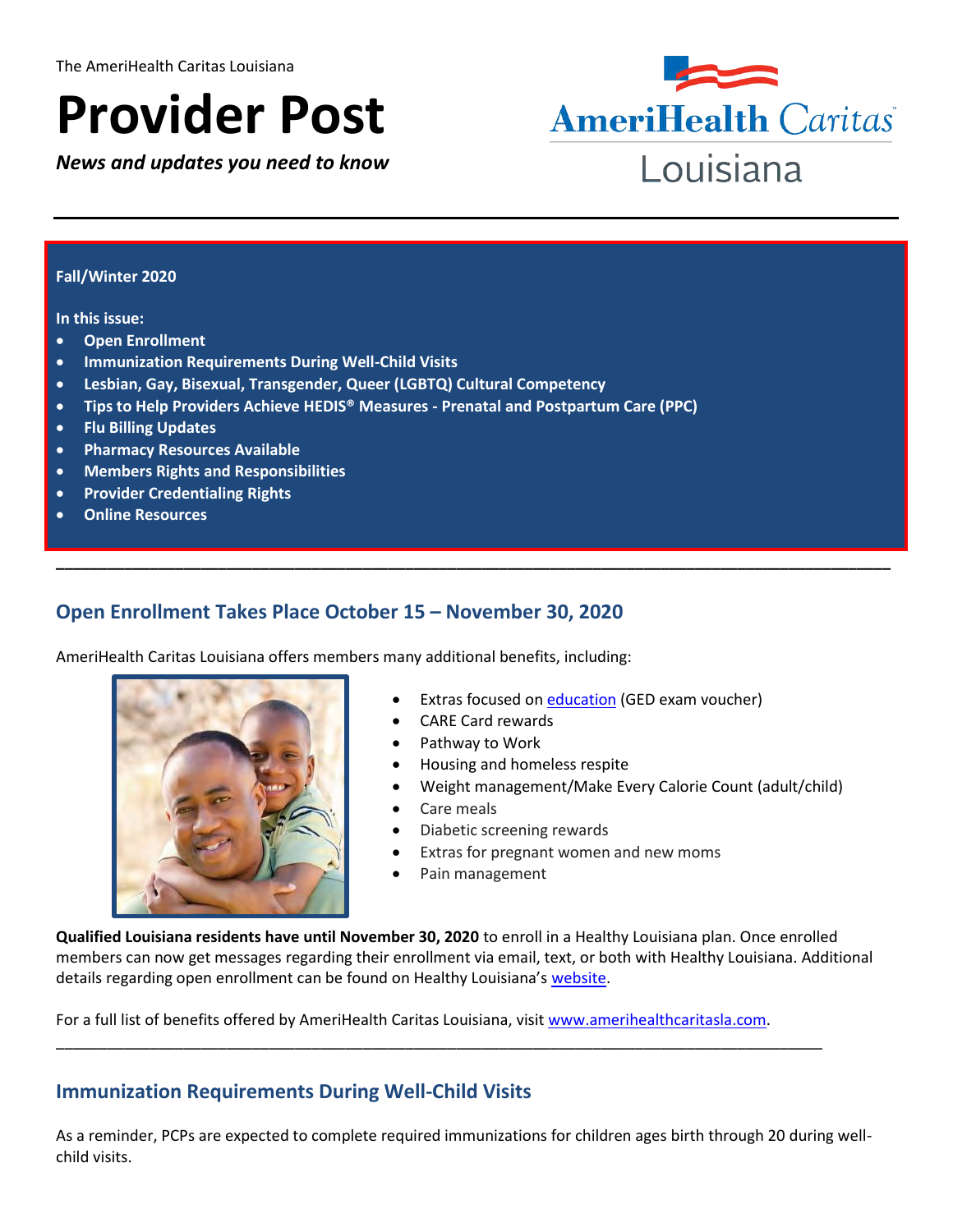#### **Per [Medicaid Professional Services](https://www.lamedicaid.com/provweb1/providermanuals/manuals/PS/PS.pdf) provider manual EPSDT policy includes:**

Minimum list of required components of an EPSDT visit:

- A comprehensive health and developmental history (including assessment of both physical and mental health and development);
- A comprehensive unclothed physical exam or assessment;
- Appropriate immunizations according to age and health history (unless medically contraindicated or parents/guardians refuse at the time);\*
- Laboratory tests (including appropriate neonatal, iron deficiency anemia, and blood lead screening); and
- Health education (including anticipatory guidance).

**NOTE:** All components, including specimen collection, must be provided on-site during the same medical screening visit.



In order to comply with this policy, PCPs are required to enroll in the Louisiana Vaccines for Children (VFC) program to receive vaccines without charge for Medicaid children ages birth through 18. To enroll, contact the Immunization Program Office at 504-838-5300.

**\*Please Note:** Louisiana Medicaid also considers beneficiaries ages 19 and 20 part of the EPSDT population and therefore age-appropriate immunizations are required, although VFC does not supply vaccines for this age group without charge.

## **Lesbian, Gay, Bisexual, Transgender, Queer (LGBTQ) Cultural Competency**

AmeriHealth Caritas Louisiana understands how important trust and a positive relationship between a patient and their healthcare provider can be to reducing barriers to care. For members of the LGBTQ community, encountering discrimination and societal stigma increase the risk of poorer physical and mental health outcomes. With an aim to increase sensitivity, awareness, knowledge and help decrease potential disparities for the LGBTQ community, AmeriHealth Caritas Louisiana will be offering ongoing training opportunities through our website.

\_\_\_\_\_\_\_\_\_\_\_\_\_\_\_\_\_\_\_\_\_\_\_\_\_\_\_\_\_\_\_\_\_\_\_\_\_\_\_\_\_\_\_\_\_\_\_\_\_\_\_\_\_\_\_\_\_\_\_\_\_\_\_\_\_\_\_\_\_\_\_\_\_\_\_\_\_\_\_\_\_\_\_\_\_\_\_\_\_\_\_\_\_\_\_\_\_\_

The following sexual orientation and gender identity (SOGI) courses are offered through the National LGBTQIA+ Health Education Center, a program of the Fenway Institute, for no-cost continuing medical education (CME) credits. The course topics include:

\_\_\_\_\_\_\_\_\_\_\_\_\_\_\_\_\_\_\_\_\_\_\_\_\_\_\_\_\_\_\_\_\_\_\_\_\_\_\_\_\_\_\_\_\_\_\_\_\_\_\_\_\_\_\_\_\_\_\_\_\_\_\_\_\_\_\_

- General SOGI health care education.
- Elder and aging SOGI health education
- Transgender, nonbinary, and gender-affirming health education.
- Youth SOGI health education.
- SOGI health care education for racial and ethnic minorities.

Visit [AmeriHealth Caritas Louisiana's cultural competency training page](http://amerihealthcaritasla.com/provider/training/cultural-competency.aspx) to access these resources. [\(http://amerihealthcaritasla.com/provider/training/cultural-competency.aspx\)](http://amerihealthcaritasla.com/provider/training/cultural-competency.aspx)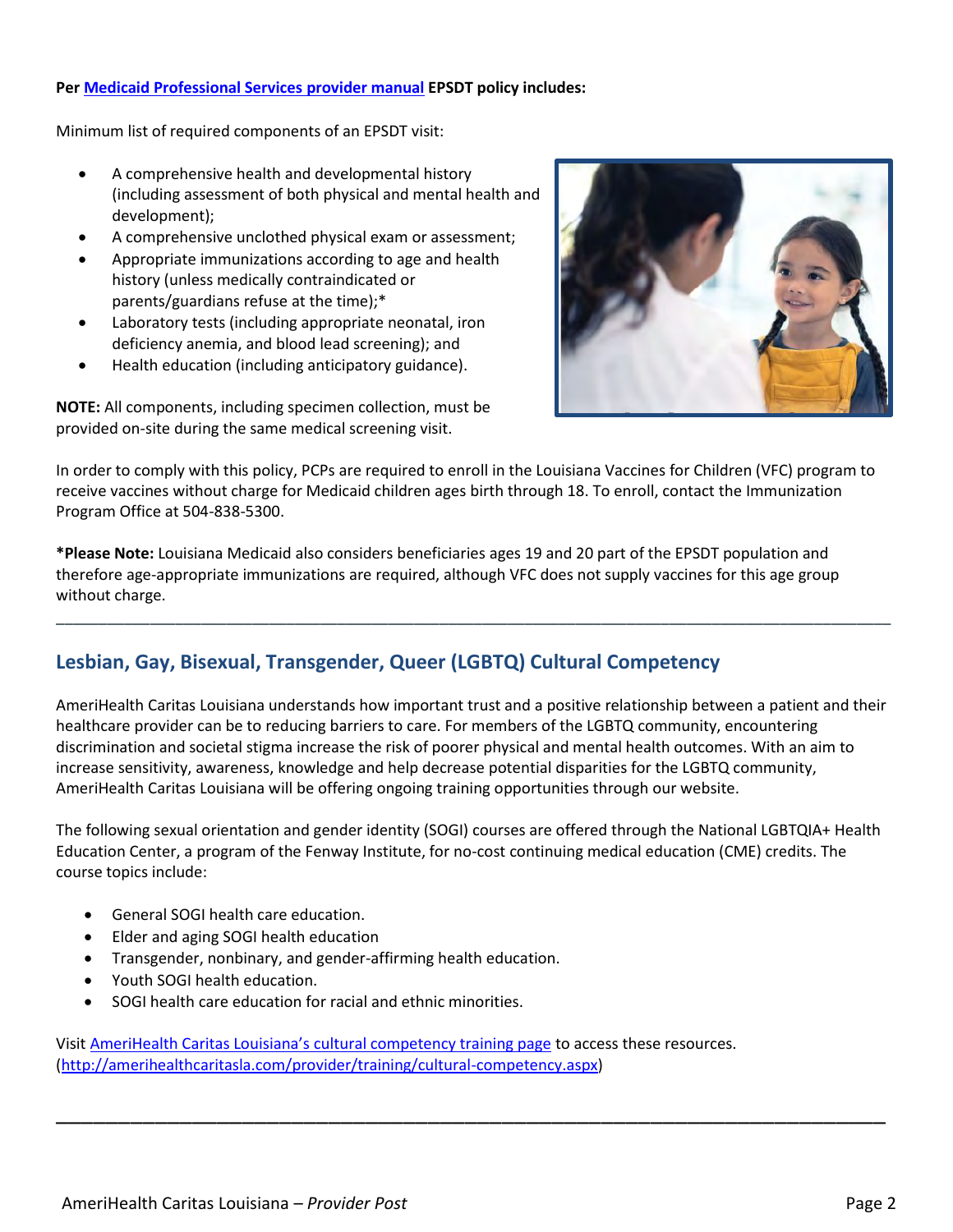# **Tips to Help Providers Achieve HEDIS® Measures - Prenatal and Postpartum Care (PPC)**

In an effort to improve the quality of care for our members, AmeriHealth Caritas Louisiana is offering tips on selected priority Health Effectiveness Data & Information Set (HEDIS®) metrics to highlight measure specifications and/or changes. HEDIS® metrics are used to measure performance on care and service and can assist in identifying and eliminating gaps in care for members. Additionally, HEDIS® performance can potentially impact provider revenue through various incentive programs.

| <b>Measurement Year 2020</b>                                                                                                                                                                                                                                                                                                                                                                                              |                                                                                                                                                                                                                                                                                                                                                                                                                                                                                                                                                                                                                                                                                                                                                                                                                                                                                                                                                                                                                                                                                                                                                                                                                                                                                                                                                                                                                                                                                                                                                                                                                        |  |
|---------------------------------------------------------------------------------------------------------------------------------------------------------------------------------------------------------------------------------------------------------------------------------------------------------------------------------------------------------------------------------------------------------------------------|------------------------------------------------------------------------------------------------------------------------------------------------------------------------------------------------------------------------------------------------------------------------------------------------------------------------------------------------------------------------------------------------------------------------------------------------------------------------------------------------------------------------------------------------------------------------------------------------------------------------------------------------------------------------------------------------------------------------------------------------------------------------------------------------------------------------------------------------------------------------------------------------------------------------------------------------------------------------------------------------------------------------------------------------------------------------------------------------------------------------------------------------------------------------------------------------------------------------------------------------------------------------------------------------------------------------------------------------------------------------------------------------------------------------------------------------------------------------------------------------------------------------------------------------------------------------------------------------------------------------|--|
| <b>Measure Description (Timeliness of Prenatal</b>                                                                                                                                                                                                                                                                                                                                                                        | <b>Documentation Requirement</b>                                                                                                                                                                                                                                                                                                                                                                                                                                                                                                                                                                                                                                                                                                                                                                                                                                                                                                                                                                                                                                                                                                                                                                                                                                                                                                                                                                                                                                                                                                                                                                                       |  |
| Care)<br>Deliveries of live births on or between October 8<br>of the year prior to the measurement year and<br>October 7 of the measurement year. The measure<br>assesses the following:<br>Timeliness of Prenatal Care - % of<br>$\bullet$<br>deliveries that received a prenatal care<br>visit in the first trimester, on or before the<br>enrollment start date or within 42 days of<br>enrollment in the organization | Prenatal care visit to an OB/GYN or other prenatal care<br>practitioner or PCP. For visits to a PCP, a diagnosis of pregnancy<br>must be present. Documentation in the medical record must<br>include a note indicating the date when the prenatal care visit<br>occurred, and evidence of one of the following:<br>Documentation indicating the woman is pregnant or<br>references to the pregnancy; for example:<br>Documentation in a standardized prenatal flow<br>sheet, or<br>Documentation of LMP, EDD or gestational age,<br>or<br>A positive pregnancy test result, or<br>Documentation of gravidity and parity, or<br>Documentation of complete obstetrical history,<br>or<br>Documentation of prenatal risk assessment and<br>counseling/education.<br>A basic physical obstetrical examination that includes<br>auscultation for fetal heart tone, or pelvic exam with<br>obstetric observations, or measurement of fundus<br>height (a standardized prenatal flow sheet may be used).<br>Evidence that a prenatal care procedure was performed,<br>such as:<br>Screening test in the form of an obstetric panel<br>$\qquad \qquad \blacksquare$<br>(must include all of the following: hematocrit,<br>differential WBC count, platelet count, hepatitis<br>B surface antigen, rubella antibody, syphilis test,<br>RBC antibody screen, Rh and ABO blood typing),<br>or<br>TORCH antibody panel alone, or<br>A rubella antibody test/titer with an Rh<br>incompatibility (ABO/Rh) blood typing, or<br>Ultrasound of a pregnant uterus.<br>Note: Services that occur over multiple visits count toward this |  |
|                                                                                                                                                                                                                                                                                                                                                                                                                           | measure if all services are within the time frame established in<br>the measure. Ultrasound and lab results alone are not<br>considered a visit; they must be combined with an office visit<br>with an appropriate practitioner in order to count for this<br>measure.                                                                                                                                                                                                                                                                                                                                                                                                                                                                                                                                                                                                                                                                                                                                                                                                                                                                                                                                                                                                                                                                                                                                                                                                                                                                                                                                                 |  |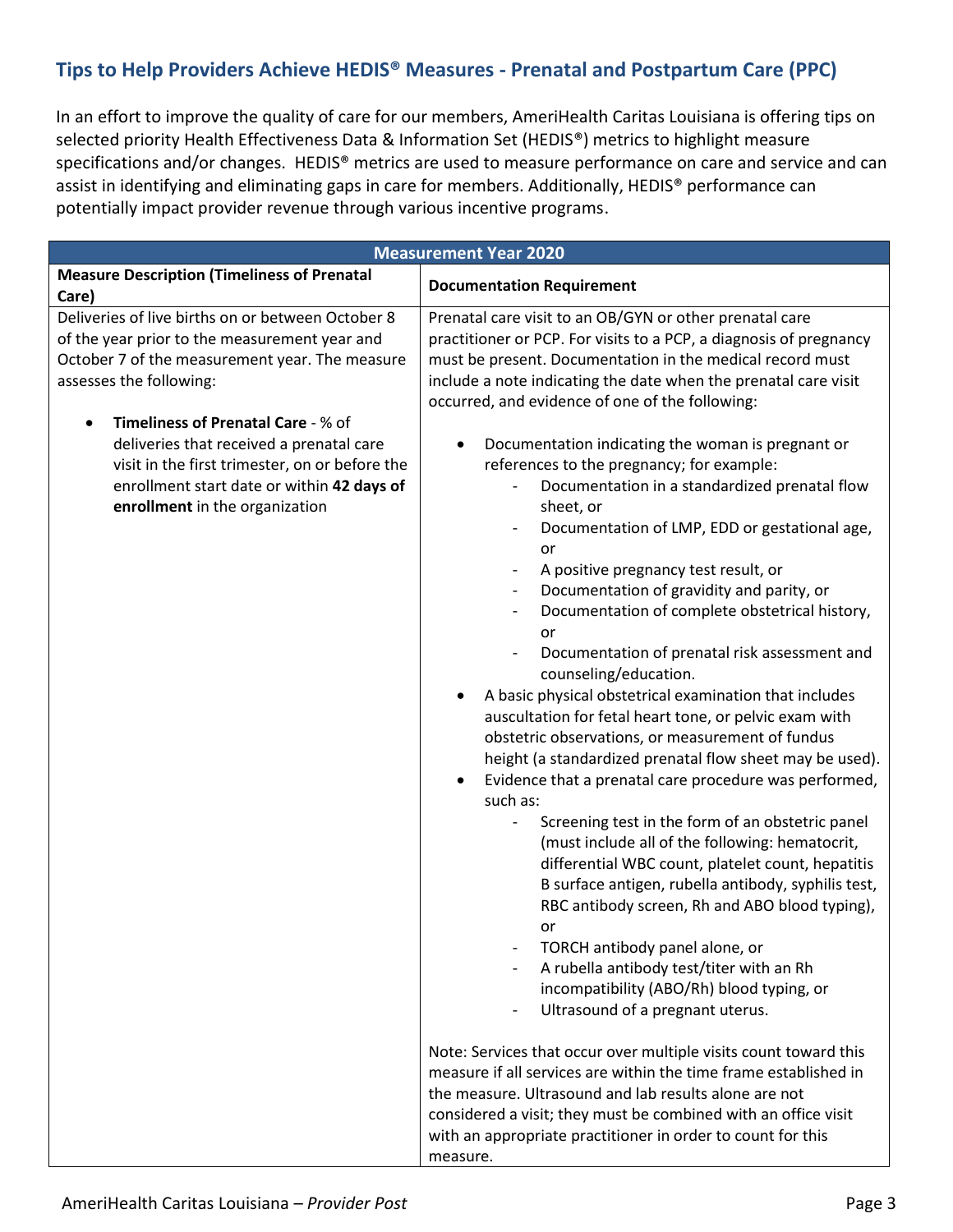**Measurement Year 2020**

#### **Standalone Prenatal Visits:**

**CPT:** 99500 **CPT-CAT-II:** 0500F, 0501F, 0502F **HCPS:** H1000, H1001, H1002, H1003, H1004

**Bundled Prenatal Visits: CPT:** 59400, 59425, 59426, 59510, 59610, 59618 **HCPCS:** H1005

**Prenatal Visits** (with Diagnosis of Pregnancy)**: CPT:** 99201, 99202, 99203, 99204, 99205, 99211, 99212, 99213, 99214, 99215, 99241, 99242, 99243, 99244, 99245, 99483 **HCPS:** G0463, T1015

> **Telephone Visit** (with Diagnosis of Pregnancy)**: CPT:** 98966, 98967, 98968, 99441, 99442, 99443

**Online Assessment** (with Diagnosis of Pregnancy)**: CPT:** 98969, 98970, 98971, 98972, 99421, 99422, 99423, 99444, 99458 **HCPCS:** G2010, G2012, G2061, G2062, G2063

| <b>Measurement Year 2020</b>                                                                                                                                                                           |                                                                                                                                                                                                                                                                                                                                                                                                                                                                                                                                                                                                                                                                                                                                                                                                                                               |  |  |
|--------------------------------------------------------------------------------------------------------------------------------------------------------------------------------------------------------|-----------------------------------------------------------------------------------------------------------------------------------------------------------------------------------------------------------------------------------------------------------------------------------------------------------------------------------------------------------------------------------------------------------------------------------------------------------------------------------------------------------------------------------------------------------------------------------------------------------------------------------------------------------------------------------------------------------------------------------------------------------------------------------------------------------------------------------------------|--|--|
| <b>Measure Description (Postpartum Care)</b>                                                                                                                                                           | <b>Documentation Required</b>                                                                                                                                                                                                                                                                                                                                                                                                                                                                                                                                                                                                                                                                                                                                                                                                                 |  |  |
| Deliveries of live births on or between October 8<br>of the year prior to the measurement year and<br>October 7 of the measurement year. For these<br>women, the measure assesses the following facets | Postpartum visit to an OB/GYN practitioner or other prenatal<br>care practitioner, or PCP on or between 7 and 84 days after<br>delivery.<br>Documentation in the medical record must include a note<br>indicating the date when a postpartum visit occurred, and                                                                                                                                                                                                                                                                                                                                                                                                                                                                                                                                                                              |  |  |
| of prenatal and postpartum care.                                                                                                                                                                       |                                                                                                                                                                                                                                                                                                                                                                                                                                                                                                                                                                                                                                                                                                                                                                                                                                               |  |  |
| Postpartum Care - The percentage of<br>deliveries that had a postpartum visit on                                                                                                                       | evidence of one of the following:                                                                                                                                                                                                                                                                                                                                                                                                                                                                                                                                                                                                                                                                                                                                                                                                             |  |  |
| or between 7 and 84 days after delivery.                                                                                                                                                               | Pelvic Exam<br>Evaluation of weight, BP, breast, and abdomen.<br>Notation of "breastfeeding" is acceptable for the<br>"evaluation of breasts" component.<br>Notation of postpartum care, including, but not limited<br>to:<br>Notation of "postpartum care," "PP care," "PP<br>$\overline{\phantom{a}}$<br>check," "6-week check."<br>A preprinted "Postpartum Care" form in which<br>information was documented during the visit.<br>Perineal or cesarean incision/wound check.<br>Screening for depression, anxiety, tobacco use,<br>$\bullet$<br>substance use disorder, or preexisting mental health<br>disorders.<br>Glucose screening for women with gestational diabetes.<br>Documentation of the following topics:<br>Infant care or breastfeeding<br>Resumption of intercourse, birth spacing or<br>family planning<br>Sleep/fatigue |  |  |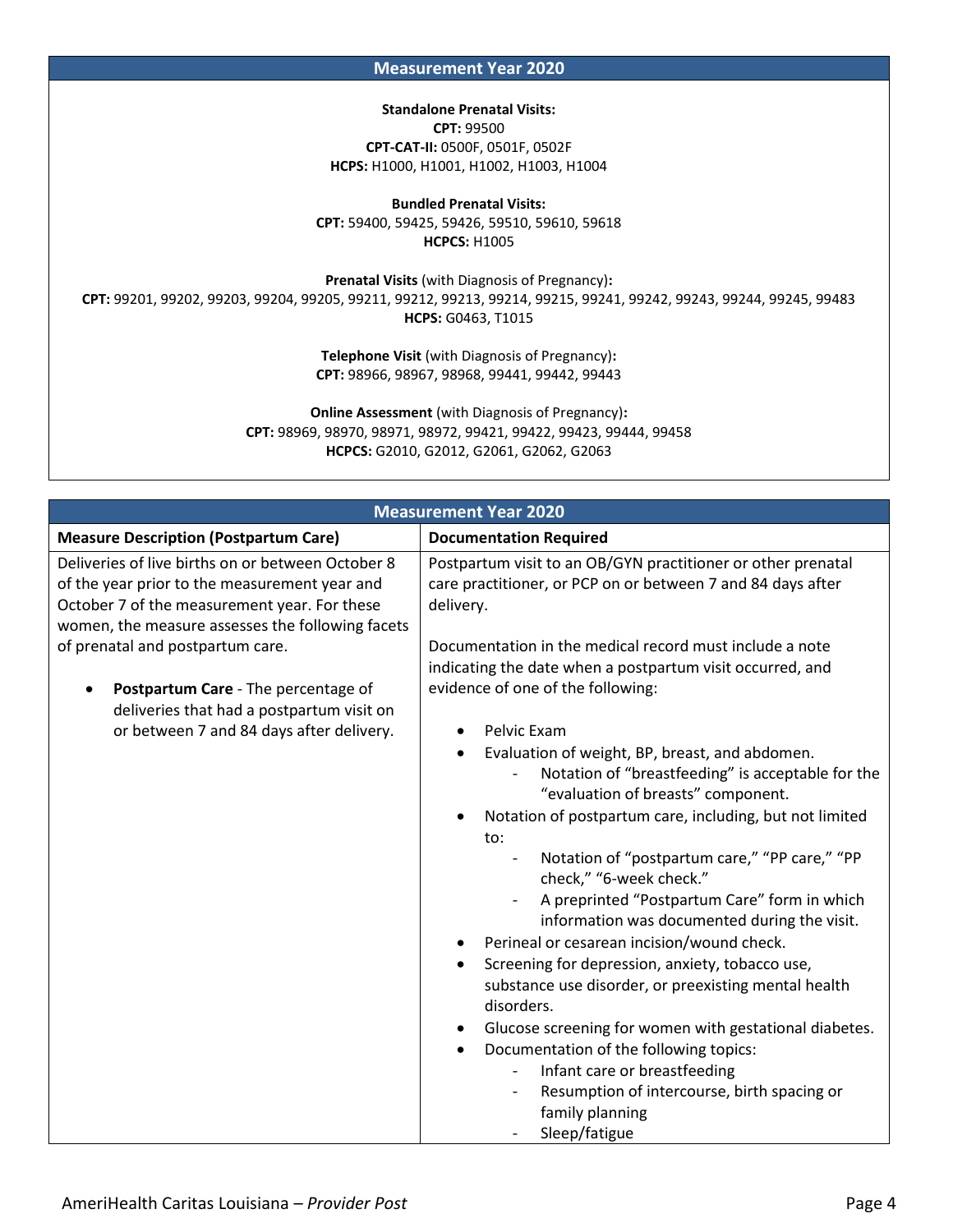| <b>Measurement Year 2020</b>                                                                                                                                                                                      |                                                                                                                                                                                             |  |
|-------------------------------------------------------------------------------------------------------------------------------------------------------------------------------------------------------------------|---------------------------------------------------------------------------------------------------------------------------------------------------------------------------------------------|--|
| <b>Measure Description (Postpartum Care)</b>                                                                                                                                                                      | <b>Documentation Required</b>                                                                                                                                                               |  |
|                                                                                                                                                                                                                   | Resumption of physical activity and attainment<br>$\overline{\phantom{a}}$<br>of health weight                                                                                              |  |
|                                                                                                                                                                                                                   | Note: Postpartum care provided in an acute inpatient setting<br>does not count for this measure. Services provided during a<br>telephone visit, e-visit or virtual check-in are acceptable. |  |
| Postpartum Visits CPT: 57170, 58300, 59430, 99501<br>Postpartum Visits CPT CAT II: 0503F<br><b>Postpartum Visits HCPCS: G0101</b><br>Postpartum Visits ICD-10: Z01.411, Z01.419, Z01.42, Z30.430, Z39.1, Z39.2    |                                                                                                                                                                                             |  |
| Cervical Cytology Lab Test CPT: 88141-88143, 88147, 88148, 88150, 88152-88154, 88164-88167, 88174, 88175<br>Comical Cutology Lab Test HCDCS: C0133, C0134, C0141, C0142, C0145, C0147, C0149, D2000, D2001, O0001 |                                                                                                                                                                                             |  |

**Cervical Cytology Lab Test HCPCS**: G0123, G0124, G0141, G0143-G0145, G0147, G0148, P3000, P3001, Q0091 **Cervical Cytology Lab Test LOINC**: 10524-7, 18500-9, 19762-4, 19764-0, 19765-7, 19766-5, 19774-9, 33717-0, 47527-7, 47528-5

**Postpartum Bundled Services**: 59400, 59410, 59515, 59610, 59614, 59618, 59622

#### **NOTABLE CHANGES:**

- Measure Description: Deliveries of live births **on or between October 8 of the YEAR PRIOR to the measurement year and October 7 of the measurement year**
- **Timeliness of Prenatal Care**: % of deliveries receiving a prenatal care visit **in first trimester, ON or BEFORE the enrollment start date or within 42 days of enrollment in the organization**
- **Postpartum Care:** % of deliveries that had a **postpartum visit ON or BETWEEN 7 and 84 days of delivery**

*The codes and measure tips listed are informational only, not clinical guidelines or standards of medical care, and do not guarantee reimbursement. State/provider contract(s), Medicaid, member benefits, and several other guidelines determine reimbursement for applicable codes.*

*Reproduced with permission from HEDIS 2020, Volume 2: Technical Specifications for Health Plans by the National Committee for Quality Assurance (NCQA). HEDIS is a registered trademark of the National Committee for Quality Assurance (NCQA). To purchase copies of this publication, contact NCQA Customer Support at 1-888-275-7585 or visit [www.ncqa.org/publications.](http://www.ncqa.org/publications)*

**\_\_\_\_\_\_\_\_\_\_\_\_\_\_\_\_\_\_\_\_\_\_\_\_\_\_\_\_\_\_\_\_\_\_\_\_\_\_\_\_\_\_\_\_\_\_\_\_\_\_\_\_\_\_\_\_\_\_\_\_\_\_\_\_\_\_\_\_\_\_\_\_\_\_\_\_\_\_\_\_\_\_\_\_\_\_\_\_\_\_\_\_\_\_\_\_\_\_\_\_\_\_\_\_\_\_\_\_**

## **Flu Billing Updates**

The Centers for Disease Control and Prevention (CDC) and the American Academy of Pediatrics (AAP) recommend annual influenza vaccination for most people 6 months of age and older.



Vaccination is especially important for people with certain underlying medical conditions, pregnant women, the very young, and the elderly. We urge you to continue your efforts to vaccinate your patients against influenza. **As a Professional Service Provider, your recommendation plays a critical role in a patient's decision to be immunized.**

As we prepare for the **2020-2021 flu season**, please review the AmeriHealth Caritas Louisiana billing instructions listed below. Participating providers may be reimbursed for administering the seasonal flu vaccine to our members. For a list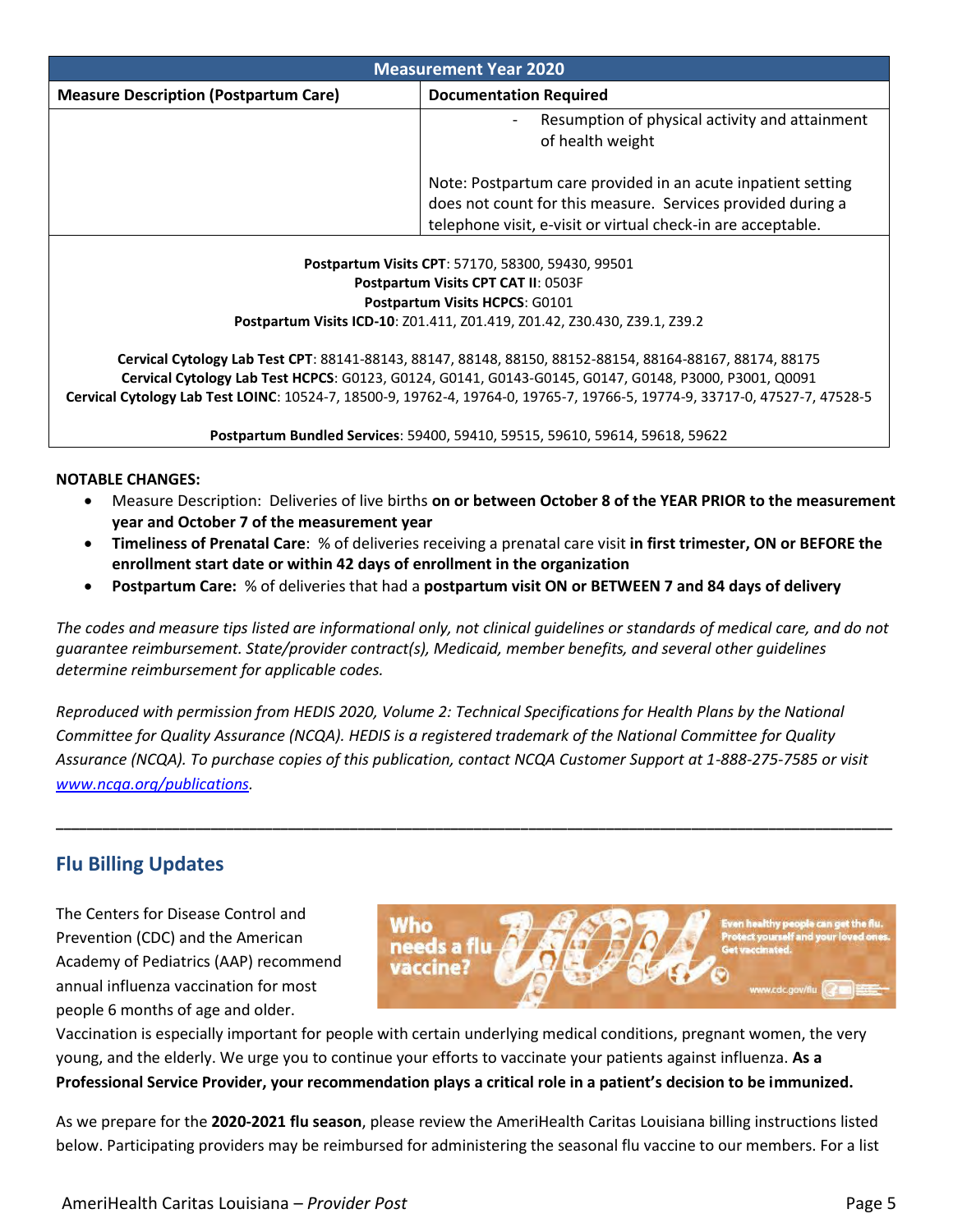**Flu vaccine reimbursement is made in the following manner:** 

| Age:                        | <b>Reimbursement:</b>                           | <b>Where to obtain toxoid:</b>           |
|-----------------------------|-------------------------------------------------|------------------------------------------|
| Adult (Age 21 Years &       | Total payment is made through the billing of    | Obtain the vaccine and supplies from     |
| Older)                      | the toxoid code and the administration code.    | regular vaccine supplier.                |
| Age 19 through 20           | Total payment is made through the billing of    | Obtain the vaccine and supplies from     |
| <b>Years</b>                | the toxoid code and the administration code.    | regular vaccine supplier.                |
| <b>Children/Adolescents</b> | Toxoids available through the Vaccines for      | Provided at no cost to you through the   |
| (Birth through 18)          | Children Program will be paid at zero (\$0.00). | Louisiana Department of Health's Vaccine |
| years of age)               | For these vaccines, reimbursement will be       | for Children Program (VFC). For more     |
|                             | only for the administration of the vaccine,     | information on VFC go to                 |
|                             | however, the toxoid and administration          | http://new.dhh.louisiana.gov/index.cfm/p |
|                             | codes must be billed together to receive        | age/1016                                 |
|                             | payment.                                        |                                          |

Federally Qualified Health Centers (FQHC) and Rural Health Centers (RHC) will be paid for encounter codes billed, but should report toxoid administration codes for data collection.

\_\_\_\_\_\_\_\_\_\_\_\_\_\_\_\_\_\_\_\_\_\_\_\_\_\_\_\_\_\_\_\_\_\_\_\_\_\_\_\_\_\_\_\_\_\_\_\_\_\_\_\_\_\_\_\_\_\_\_\_\_\_\_\_\_\_\_\_\_\_\_\_\_\_\_\_\_\_\_\_\_\_\_\_\_\_\_\_\_\_\_\_\_\_\_\_\_\_

## **Member Rights and Responsibilities**

AmeriHealth Caritas Louisiana members have rights that must be honored by all AmeriHealth Caritas Louisiana associates and affiliated providers. AmeriHealth Caritas Louisiana members also have responsibilities.

Member rights and responsibilities are outlined in the Member Rights and Responsibilities section on Page 39 of th[e AmeriHealth Caritas Louisiana Member Handbook.](http://www.amerihealthcaritasla.com/member/eng/getting-started/index.aspx)

\_\_\_\_\_\_\_\_\_\_\_\_\_\_\_\_\_\_\_\_\_\_\_\_\_\_\_\_\_\_\_\_\_\_\_\_\_\_\_\_\_\_\_\_\_\_\_\_\_\_\_\_\_\_\_\_\_\_\_\_\_\_\_\_\_\_\_\_\_\_\_\_\_\_\_\_\_\_\_\_\_\_\_\_\_\_\_\_\_\_\_\_\_\_\_\_\_\_

## **Provider Credentialing Rights**

AmeriHealth Caritas Louisiana is responsible for the credentialing and re-credentialing of its provider network including practitioners, behavioral health providers, facilities, and organizational providers. AmeriHealth Caritas Louisiana credentialing/re-credentialing criteria and standards are consistent with Louisiana requirements, Federal regulations, and the National Committee for Quality Assurance (NCQA). Practitioners, behavioral health providers, facilities, and organizational providers are re-credentialed at least once every three years.

The criteria, verification methodology and processes used by AmeriHealth Caritas Louisiana are designed to credential and re-credential practitioners and providers in a non-discriminatory manner, with no attention to race, ethnic/national identity, gender, age, sexual orientation, specialty or procedures performed.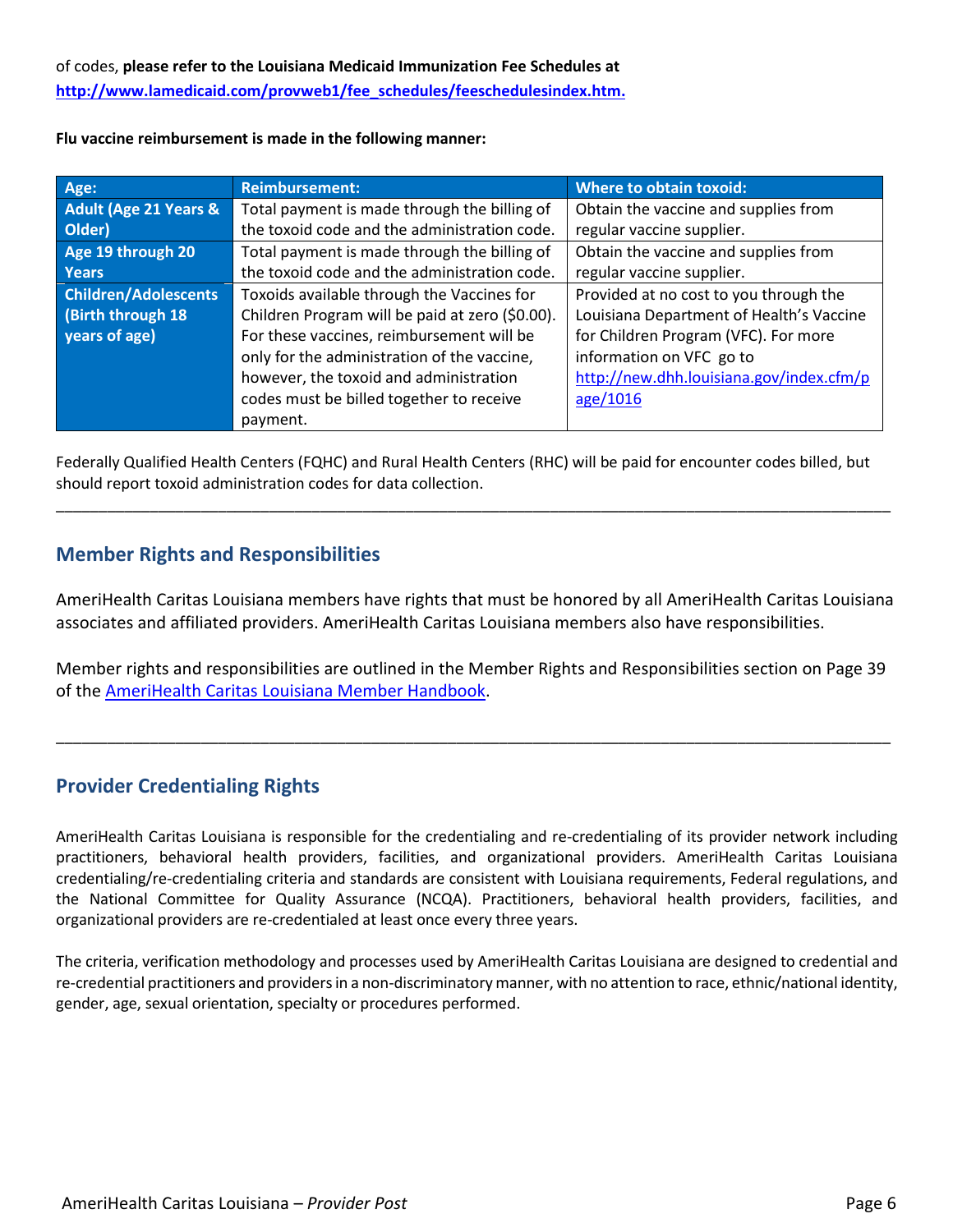After the submission of a complete credentialing application, providers have the following rights:

- Have the right to review the information submitted to support their credentialing application, with the exception of recommendations, references, and peer protected information obtained by ACLA.
- Have the right to correct erroneous information. When information is obtained by the Credentialing Department that varies substantially from the information the provider provided, the Credentialing Department will notify the provider to correct the discrepancy. The Provider will have 10 calendar days from the date of the notification to correct the erroneous information. All requests for the above information must be made in writing by the practitioner.
- Have the right, upon request, to be informed of the status of their credentialing or re-credentialing application. The Credentialing department will share all information with the provider with the exception of references, recommendations or peer-review protected information (i.e., information received from the National Practitioner Data Bank). Requests can be made via phone, email, or in writing. The Credentialing Department will respond to all requests within 24 business hours of receipt. Responses will be via email or phone call to the provider.
- Have the right to be notified within 60 calendar days of the Credentialing Committee or Medical Director review decision.
- Have the right to appeal any credentialing/re-credentialing denial within 30 calendar days of receiving written notification of the decision.

To request or provide information for any of the above, the provider should contact the AmeriHealth Caritas Corporate Credentialing department: AmeriHealth Caritas, Attn: Credentialing Department, 200 Stevens Drive, Philadelphia, PA 19113.

\_\_\_\_\_\_\_\_\_\_\_\_\_\_\_\_\_\_\_\_\_\_\_\_\_\_\_\_\_\_\_\_\_\_\_\_\_\_\_\_\_\_\_\_\_\_\_\_\_\_\_\_\_\_\_\_\_\_\_\_\_\_\_\_\_\_\_\_\_\_\_\_\_\_\_\_\_\_\_\_\_\_\_\_\_\_\_\_\_\_\_\_\_\_\_\_\_\_\_

## **Pharmacy Resources Available**

The single Preferred Drug List (PDL) is available on the AmeriHealth Caritas Louisiana website at [www.amerihealthcaritasla.com](http://www.amerihealthcaritasla.com/) under the Pharmacy tab via this link: <http://ldh.la.gov/assets/HealthyLa/Pharmacy/PDL.pdf>

AmeriHealth Caritas Louisiana follows the single PDL set forth by the Louisiana Medicaid Fee for Service (FFS) Pharmacy Program. The single PDL is not an all-inclusive list of covered drugs. Drugs not on the PDL/PA list will not require prior authorization unless FFS has clinical criteria or point of sale edits.

Twice per year, the FFS Pharmacy and Therapeutic Committee approves formulary changes to the single PDL. On a quarterly basis, the FFS Drug Utilization Review committee approves prior authorization and point of sale edits. Impacted members and their providers are notified of changes by letter. These changes are also published in the single PDL. Please visit the pharmacy site regularly to keep up to date with the latest changes.

The single PDL lists our guidelines for these drugs, such as any quantity limits, therapeutic interchange, prior authorization requirements, point of sale edits and more.

For most brand name products, prescribers who wish to prescribe brand name products must furnish documentation of generic treatment failure. The treatment failure must be directly attributed to the patient's use of a generic form of the brand name product. However, there are 13 instances that can be found in the single PDL in which the brand name product is preferred over the generic.

Requests for Prior Authorization of medications should be directed to PerformRx at 1-800-684-5502 or faxed to 1-855- 452-9131. Providers may also submit Prior Authorization requests using the Online PA request form at [http://www.amerihealthcaritasla.com/pharmacy/priorauth.aspx.](http://www.amerihealthcaritasla.com/pharmacy/priorauth.aspx) In most cases where the prescribing health care